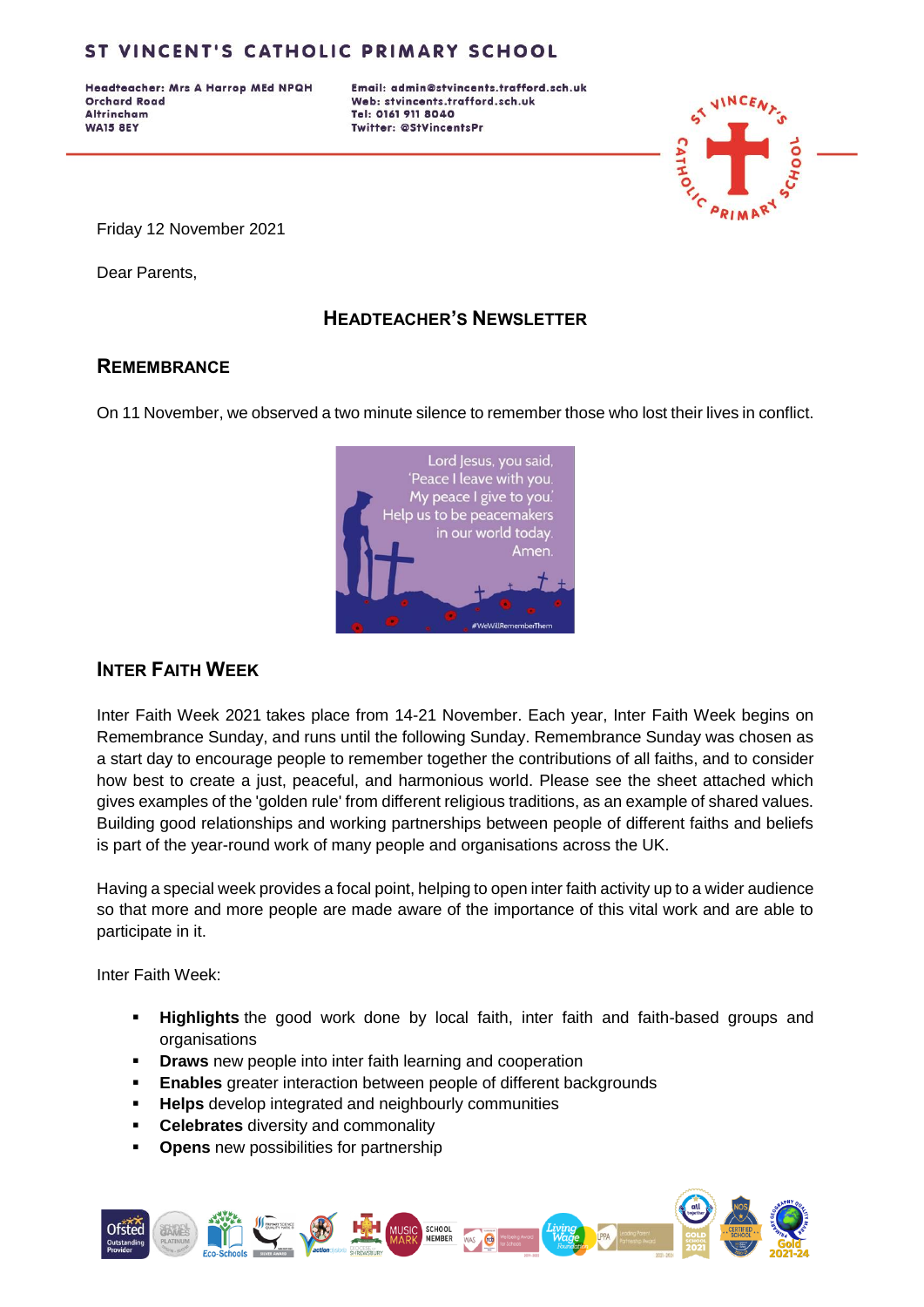Headteacher: Mrs A Harrop MEd NPQH **Orchard Road Altrincham WA15 8EY** 

Email: admin@stvincents.trafford.sch.uk Web: stvincents.trafford.sch.uk Tel: 0161 911 8040 Twitter: @StVincentsPr



It is a good opportunity to get together with a small group of people of different faith and belief backgrounds, and have a conversation.



## **ANTI-BULLYING/FRIENDSHIP WEEK: MONDAY 15 - FRIDAY 19 NOVEMBER**

#### **Don't forget your odd socks on Monday!**

Anti-Bullying Week 2021 will be taking place from Monday 15 to Friday 19 November and the theme is One Kind Word. The week will start with **odd socks day**. It is designed to be fun! It is an opportunity to encourage people to express themselves and celebrate their individuality and what makes us all unique. In a world that can sometimes feel like it is filled with negativity, one kind word can provide a moment of hope. It can be a turning point.

On Monday 'Odd Socks Day' marks the start of Anti-Bullying Week. Assemblies will take place in both departments with a reminder about our Anti-Bullying policy. At 11am KS2 pupils will join BBC Teach for a specially designed Live Lesson to mark Anti-Bullying Week 2021. It's a half-hour interactive programme for primary schools, highlighting some of the issues around bullying

Through the week activities from the ABA Anti-Bullying Week pack will be used in all year groups.

Our anti bullying work is revisited regularly and is enhanced by our PSHE, assemblies and mission of the school.

### **PROTECTING CHILDREN FROM SEXUAL ABUSE**

During anti-bullying week we will also be focusing on protecting children from sexual abuse. This can be peer on peer or child to adult. Each year we use the NSPCC PANTs lesson plan to inform the children about this important matter. Here is a link to this resourc[e https://www.nspcc.org.uk/keeping](https://www.nspcc.org.uk/keeping-children-safe/support-for-parents/pants-underwear-rule/)[children-safe/support-for-parents/pants-underwear-rule/](https://www.nspcc.org.uk/keeping-children-safe/support-for-parents/pants-underwear-rule/)

### **PASTORAL DROP-IN**

The next drop in for parents is on **Tuesday 16 November** 1:30pm-3:30pm. You can sign up for a call with Mrs Robinson by following the details below. Please visit [https://stvincentscatholicprimary.schoolcloud.co.uk](https://stvincentscatholicprimary.schoolcloud.co.uk/) to book your appointment.

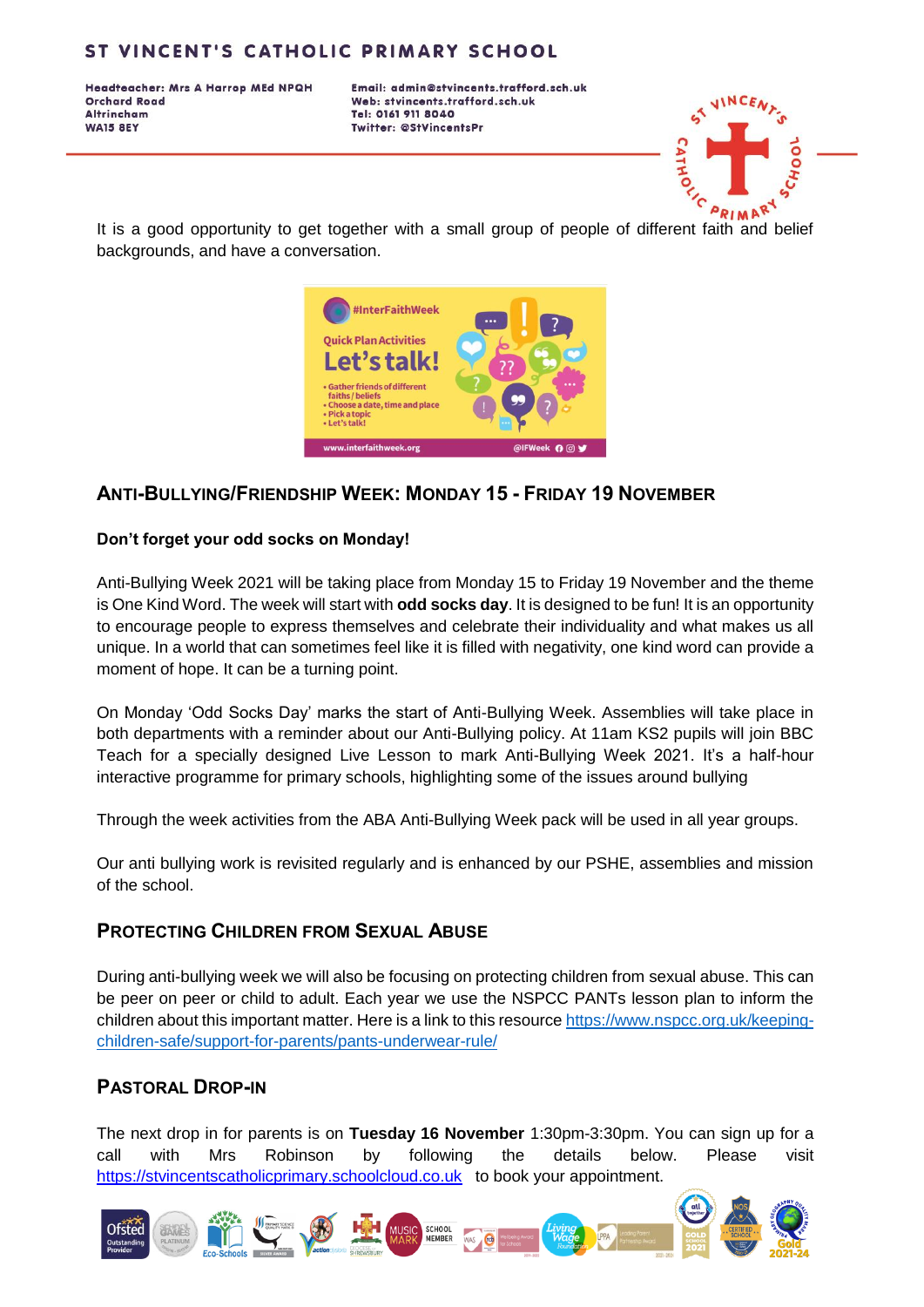Headteacher: Mrs A Harrop MEd NPQH **Orchard Road Altrincham WA15 8EY** 

Email: admin@stvincents.trafford.sch.uk Web: stvincents.trafford.sch.uk Tel: 0161 911 8040 Twitter: @StVincentsPr



# **PASTORAL PARENT WORKSHOP - TUESDAY 23 NOVEMBER 2PM**

### **How can we encourage our children to build and maintain their self-esteem?**

We are delighted to be holding another of our Pastoral Workshops on Tuesday 23 November at 2pm. The theme of this workshop will be 'Building and Maintaining self-esteem and Resilience'. Low selfesteem can be a real barrier for learning. Lack of confidence can also lead to an inability to cope with life's challenges. Nurturing children's confidence is therefore a great way to both enable learning and maintain wellbeing.

This workshop forms part of our important pastoral support and also links with our work on Character Education. You can join by following the zoom link but it would be useful to know in advance numbers attending so we ask that you email the helpdesk to confirm attendance. If you are unsure and haven't let us know, you can still attend on the day.

Zoom Link:

Topic: Pastoral Workshop Self Esteem and Resilience

Time: Nov 23, 2021 02:00 PM London

Join Zoom Meeting

<https://zoom.us/j/5049788409?pwd=SFdneWpOSnQ0VWk2THNhZ1FuRGZpZz09>

Meeting ID: 504 978 8409

Passcode: t4dSWY

## **PARENT SURVEY**

Thank you to all parents who took the time to complete the parental survey. We are pleased with the overwhelmingly positive responses provided across all aspects of school including child wellbeing and personal development, educational provision, pupil achievement, and school community.

Of course, there are always opportunities to enhance our provision and your suggestions will help us to shape this. We are already well progressed with some suggestions provided, such as holiday club provision and extra-curricular clubs. I am pleased to share that we are already progressed at looking at the feasibility of offering a holiday club service and will share further updates in due course. We have also increased extra-curricular club capacity this half term and will continue to see how we may be able to increase this further in the future.

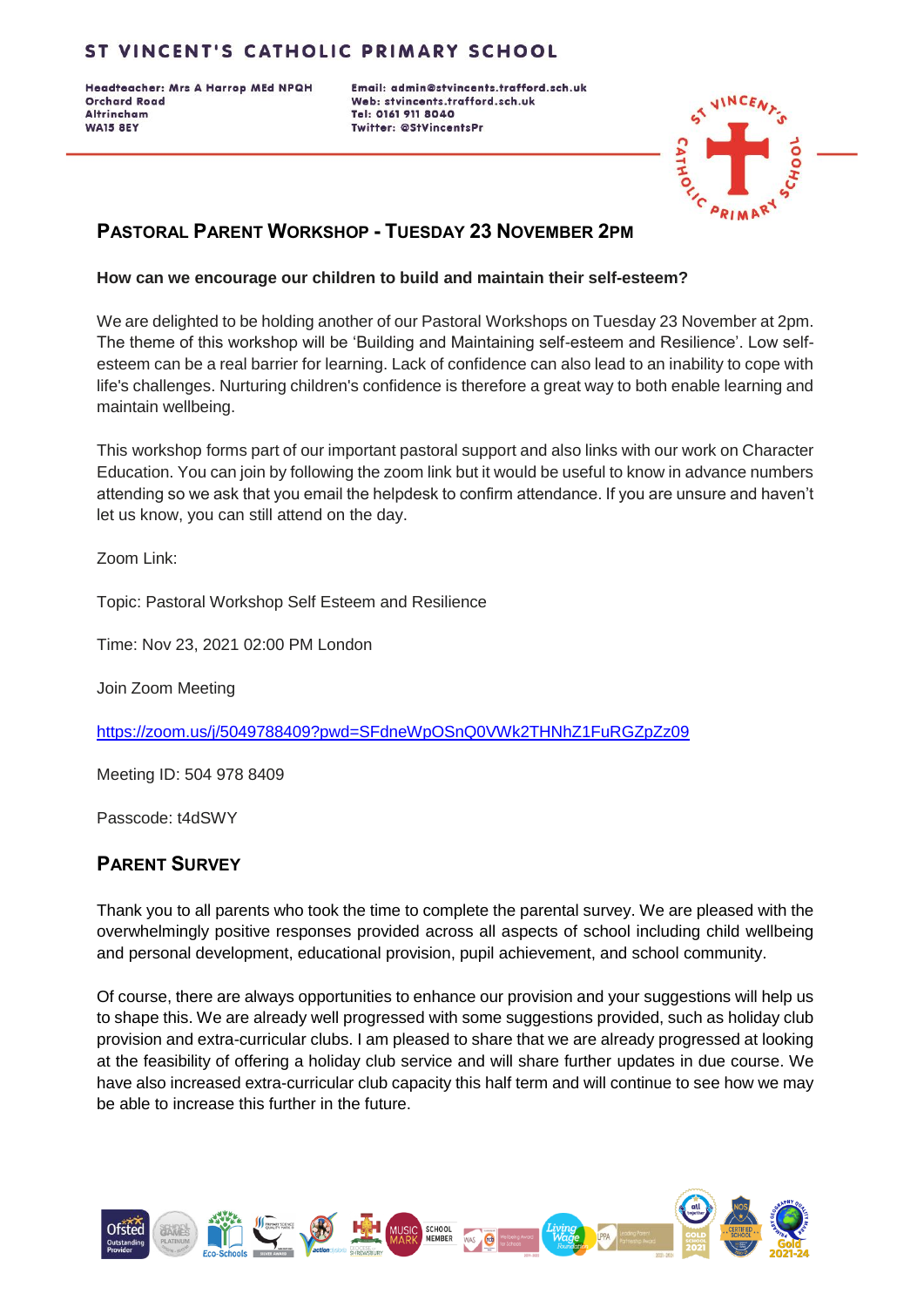Headteacher: Mrs A Harrop MEd NPQH **Orchard Road Altrincham WA15 8EY** 

Email: admin@stvincents.trafford.sch.uk Web: stvincents.trafford.sch.uk Tel: 0161 911 8040 Twitter: @StVincentsPr

![](_page_3_Picture_3.jpeg)

# **RECEPTION SEPTEMBER 2022 APPLICATIONS**

Trafford are accepting applications for Reception places until 15 January 2022. Please see the following guidance to help you in your application.

<https://www.trafford.gov.uk/residents/schools/school-admissions/Admissions.aspx>

[https://www.trafford.gov.uk/residents/schools/school-admissions/composite](https://www.trafford.gov.uk/residents/schools/school-admissions/composite-prospectus/Primary/Introduction.aspx)[prospectus/Primary/Introduction.aspx](https://www.trafford.gov.uk/residents/schools/school-admissions/composite-prospectus/Primary/Introduction.aspx)

Catholic schools also require a supplementary form to be submitted. **This must be submitted to the school along with a copy of your child's baptismal certificate before 15 January 2022.**

The supplementary form may be downloaded from the school website [here.](http://stvincents.trafford.sch.uk/uploads/120/files/ADM_Supplementary_Application_Form.pdf) Please contact our admin team for further information about the admissions process.

## **RECEPTION 2023 APPLICATIONS**

The Admission Policy for September 2023 is currently being consulted on. You may find more information [here](http://stvincents.trafford.sch.uk/uploads/120/files/Under_consultation_AD_R2334_PLCY_2023_24_Admissionpolicy.pdf) from the admissions page of the school website.

## **PARENTAL VOLUNTARY CONTRIBUTIONS TO THE DIOCESAN SCHOOLS BUILDING FUND**

Thank you to those parents who have already managed to make their voluntary contribution to the Diocesan Building Fund. Families are asked to make a contribution of £105 per child whilst at St Vincent's (or £15 per child per year).

For those who have not yet had the chance, please log on to your ParentPay account to the following items to make your contribution:

- For reception Diocesan Building Fund for 2021 Intake
	- For year 1 Diocesan Building Fund for 2020 Intake
	- For year 2 Diocesan Building Fund for 2019 Intake
- - For year 3 Diocesan Building Fund for 2018 Intake For year 4 - Diocesan Building Fund for 2017 Intake
- 
- For year 5/6 Diocesan Building Fund 2021-2022
- All years Diocesan Building Fund Extra Voluntary Contributions 2021-2022

St Vincent's has benefitted from a programme of repair and refurbishment funded by the Diocese over the past few years and all contributions are gratefully received.

![](_page_3_Picture_24.jpeg)

![](_page_3_Picture_25.jpeg)

![](_page_3_Picture_26.jpeg)

![](_page_3_Picture_27.jpeg)